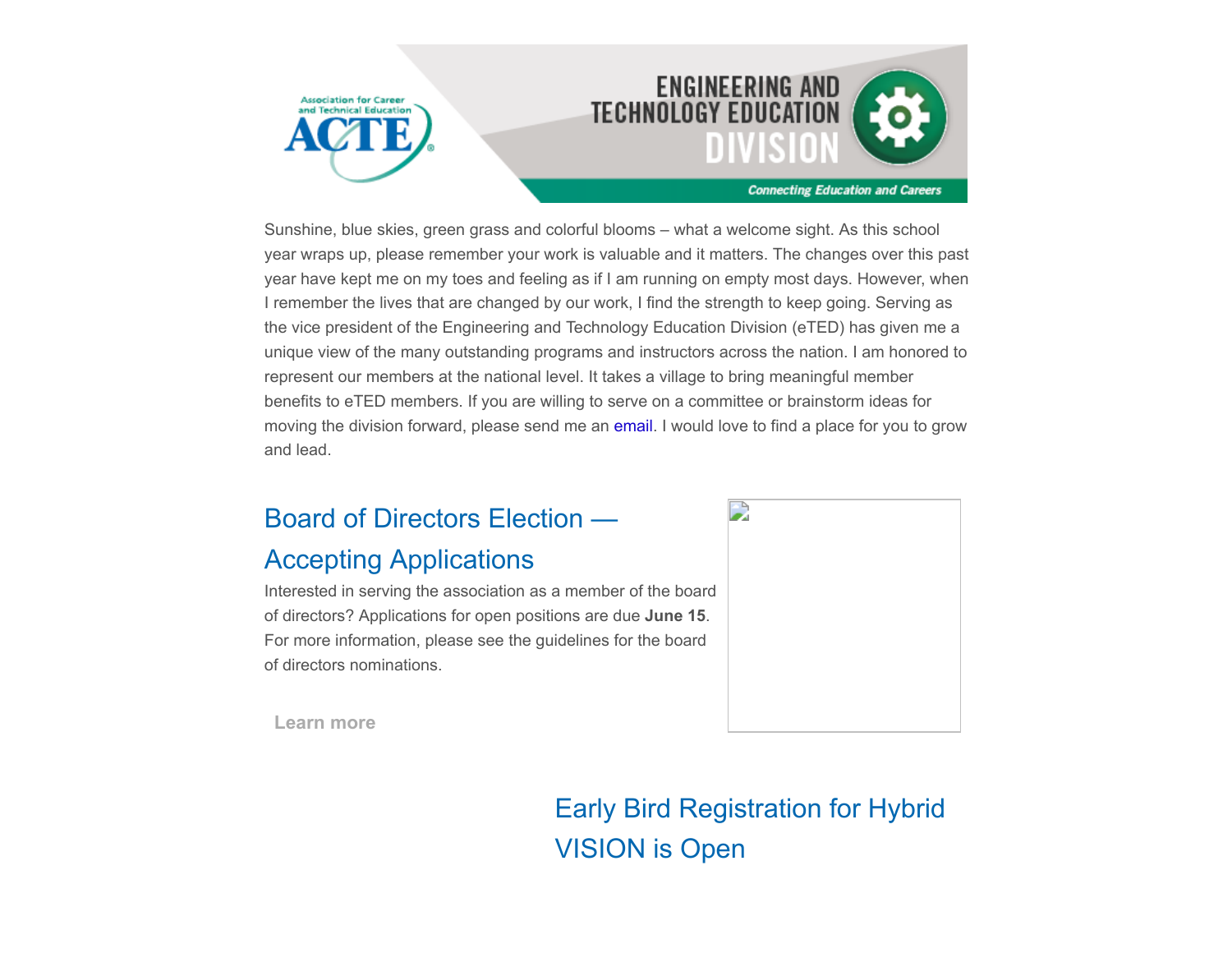

The most important event for career and technical educators, ACTE's CareerTech Hybrid VISION happens **Dec. 1–4** online and on-site in New Orleans, Louisiana. Featuring keynote speakers Kevin Brown, author of *The Hero Effect: Being Your Best When It Matters the Most*, and Anne Grady, entrepreneur and author of *Mind Over Moment: Harness the Power of Resilience*, VISION will provide unparalleled networking and concurrent program sessions covering best practices in remote, hybrid and in-person programming.

**[Learn more and register](https://www.careertechvision.com/index.cfm)**



### Upcoming Webinars

Plan to attend these free webinars, covering innovative best practices in CTE.

- Confronting Isms in the Classroom, **April 28 at 2:00 p.m. EST**
- Innovative Connections: STEM + CTE at Home or School, **May 4 at 4:00 p.m. ET**
- Equity for Remote Learning, **June 3 at 2:00 p.m. ET**
- Ensuring your classroom is providing equity for all CTE Students, **Aug. 5 at 2:00 p.m. ET**
- Pivoting to Practice: Making Your Work-based Learning Experiences Meaningful, **June 8 at 2:00 p.m. ET**
- Empowering Girls and Women in CTE, **July (date TBD)**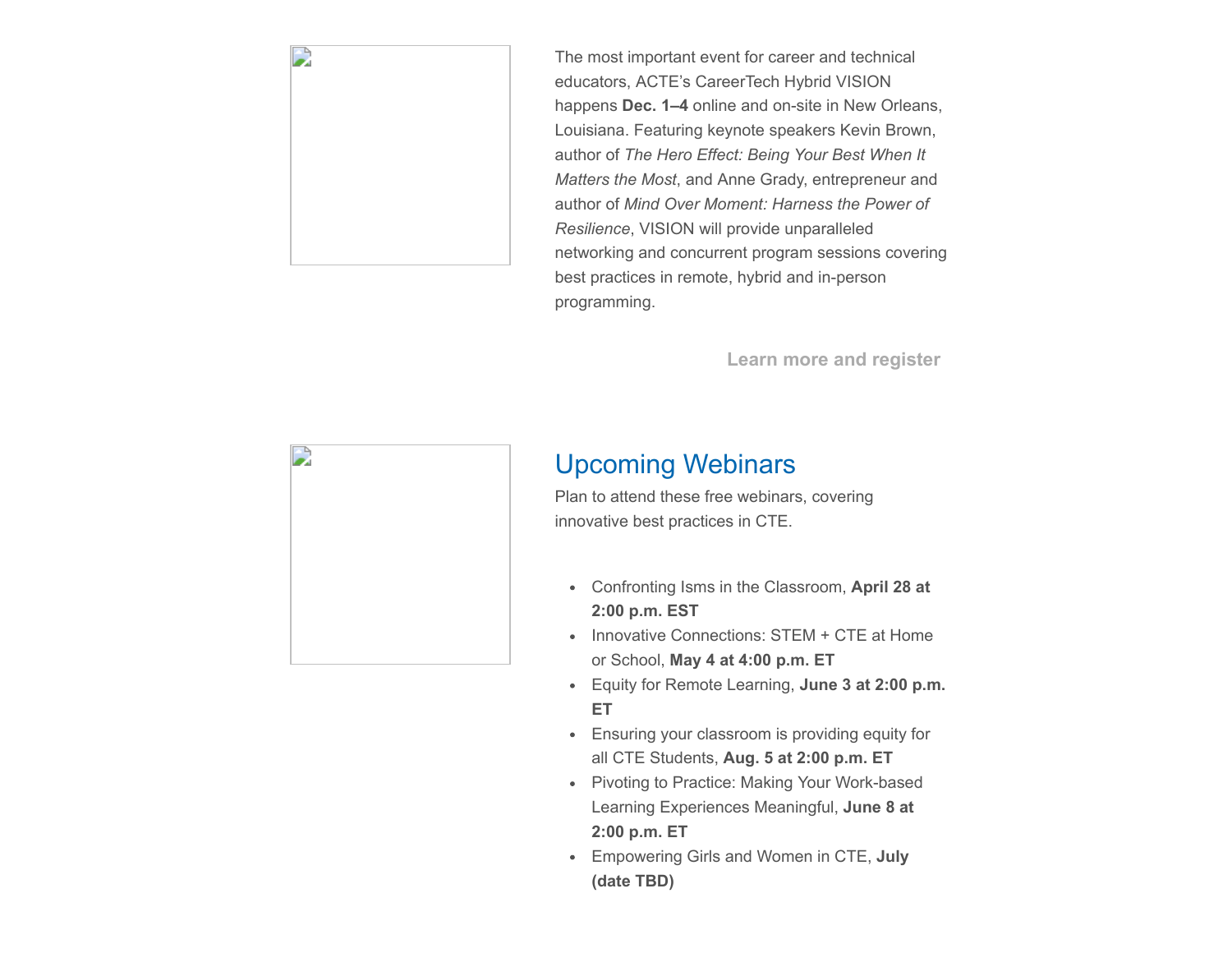## ACTE Student Trophy Design Contest **Returns**

ACTE is excited to announce our sixth annual student contest to redesign the 3D-printed trophies for the ACTE Excellence Awards. The winning trophy design will be 3D-printed by Stratasys and presented to the 10 national award winners at the 2021 ACTE Virtual Awards Gala on **Nov. 30**. We highly encourage you, your peers and students to participate in this year's contest — the deadline for design submissions is **May 1**.



**[Learn more](https://www.acteonline.org/professional-development/acte-awards/student-trophy-design-contest/)**

## New Brief: Connecting SEL Learning

#### to Career Success

Social-emotional learning (SEL) is gaining traction within schools, particularly as research demonstrates an increase in overall well-being and lifelong benefits. Fortunately, socialemotional skills can be learned, taught, interwoven and prioritized in CTE programs. This Xello-sponsored brief, the latest in its Student Career Development series, written by Dr. Angela Smith, School of Education, North Carolina State University, is now available.



**[Read more](https://www.acteonline.org/why-cte/student-career-development/)**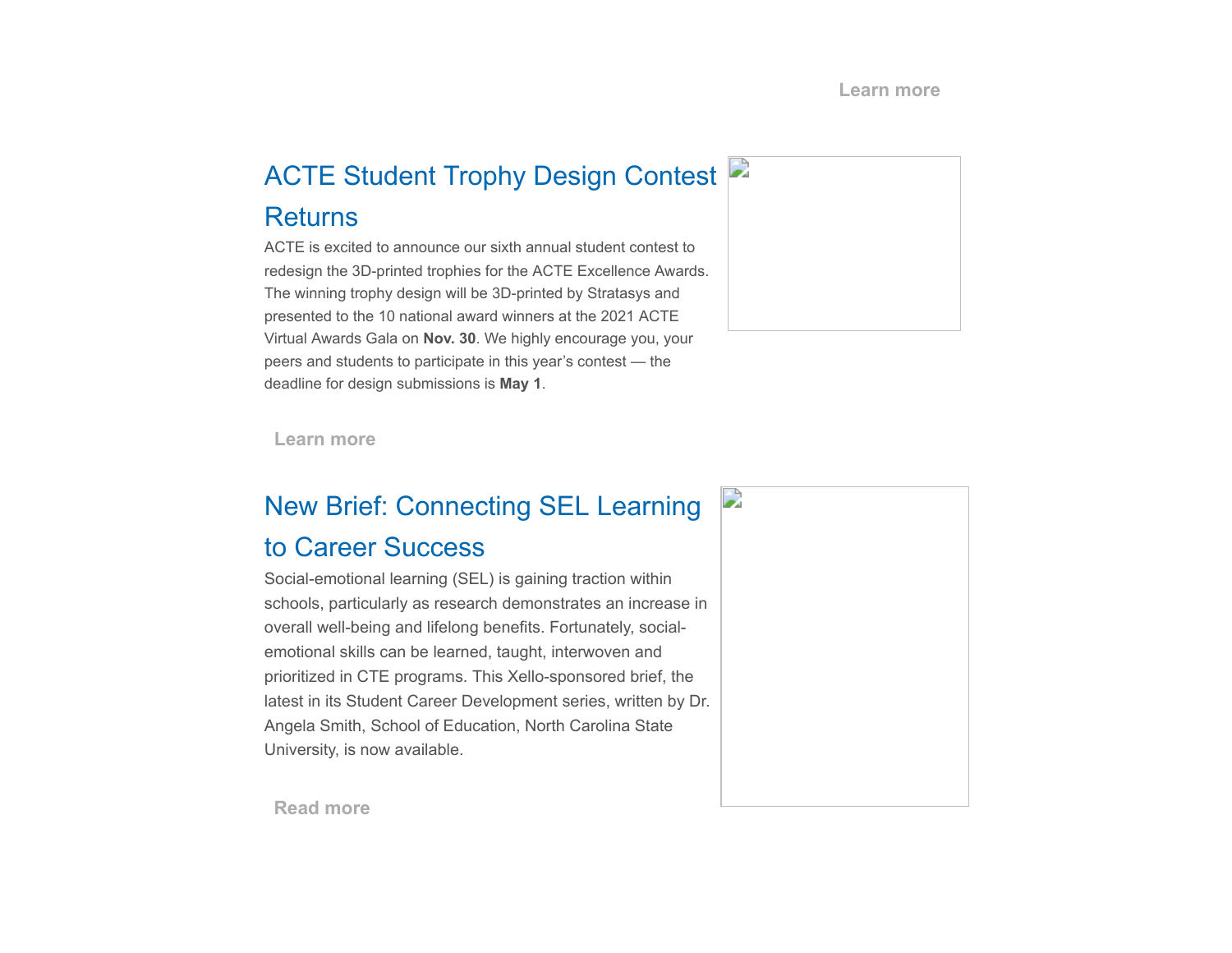

D

## ACTE Releases Report on CTE During and After COVID-19

While COVID-19 has led to many challenges for career and technical education (CTE), the pandemic has also created opportunities for innovation in CTE program delivery. ACTE's latest publication, *Highquality CTE During COVID-19: Challenges and Innovations*, generously sponsored by [MajorClarity](https://majorclarity.com/), describes these challenges, shares examples of innovative practices, and provides recommendations for how CTE leaders can better prepare the post-COVID-19 workforce and embrace lessons learned during the pandemic.

**[Read more](https://ctepolicywatch.acteonline.org/2021/03/acte-releases-report-on-cte-during-and-after-covid-19.html)**

## Contribute to a New National Career Clusters Framework

ACTE is pleased to share that Advance CTE is launching a crowdsourcing [portal](https://advancingtheframework.org/) to modernize The Career Clusters Framework! Through **May 7**, Advance CTE invites you to complete a set of idea challenges to ensure The National Career Clusters Framework bridges education and work, empowering each learner to explore, decide and prepare for dynamic and evolving careers.

**[Learn more](https://advancingtheframework.org/)**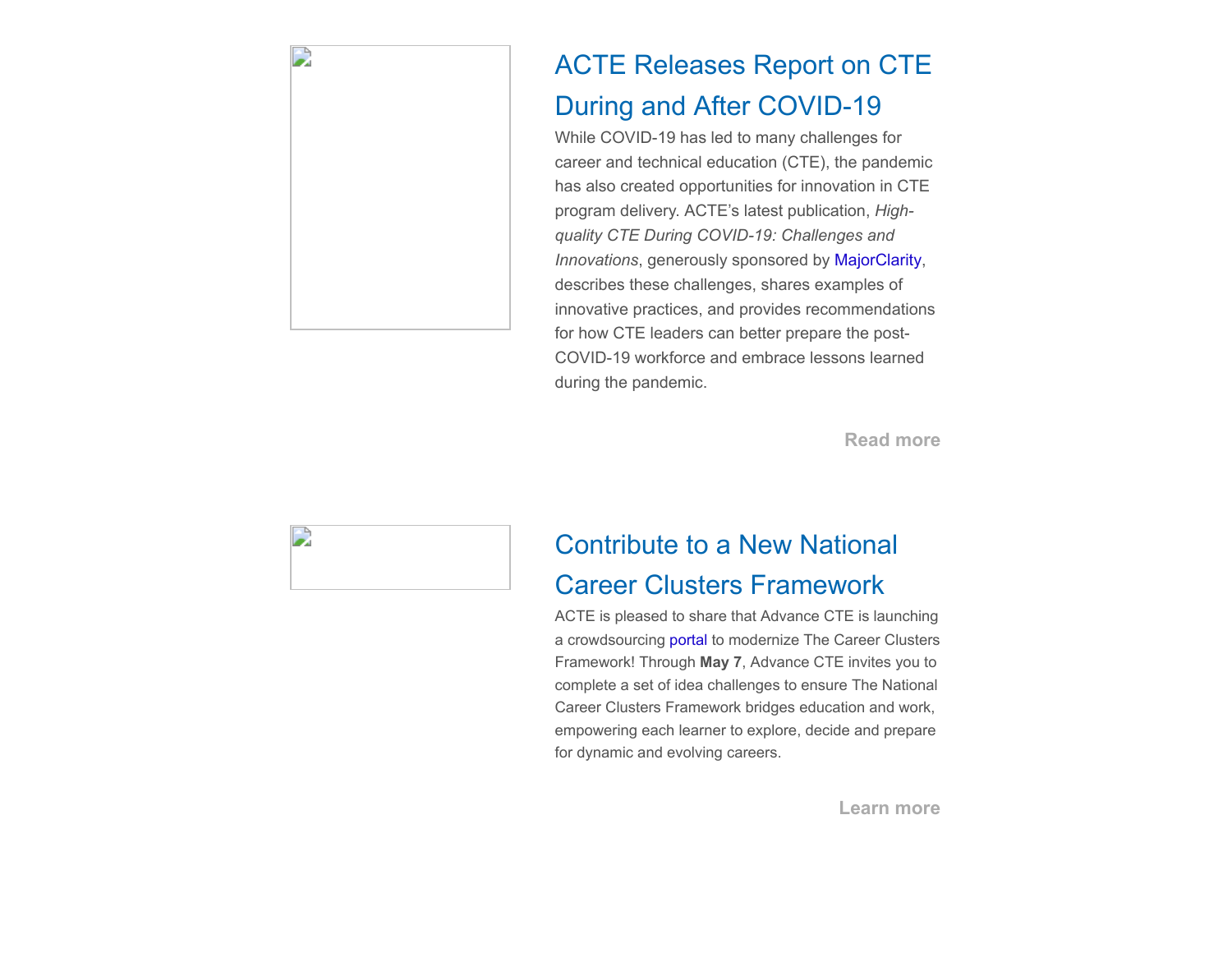

# CTE Innovation Summit Set for

#### June 1

Are you ready to prepare your learners for the rapidly changing workplace with cutting-edge tools and techniques? Attend the CTE Innovation Summit taking place virtually on **Tuesday, June 1**. Presenters from the Consumer Technology Association, Microsoft, Google, Brookings Institution and a host of others will share their insights on the new innovations that will change the way you teach and how your students learn.

**[Learn more and register](https://www.acteonline.org/cte-innovation-summit)**

ACTE eTED Division members should also know there is always a place available for those who are interested in becoming more involved with division activities. Perhaps you met me at Virtual VISION and now you are ready to take that next step. Please [contact me](mailto:richelle.krumsiek@tulsatech.edu?subject=Division%20opportunities) to find out more information about opportunities within the division.

In closing, I hope you are taking care of yourself and finding time for rest during the upcoming summer. Take care and know that I will do my best to provide the division members with any ACTE or eTED information of importance in the upcoming months.

Kind Regards, [Richelle Krumsiek](mailto:richelle.krumsiek@tulsatech.edu) VP, Engineering & Technology Education Division

Association for Career and Technical Education